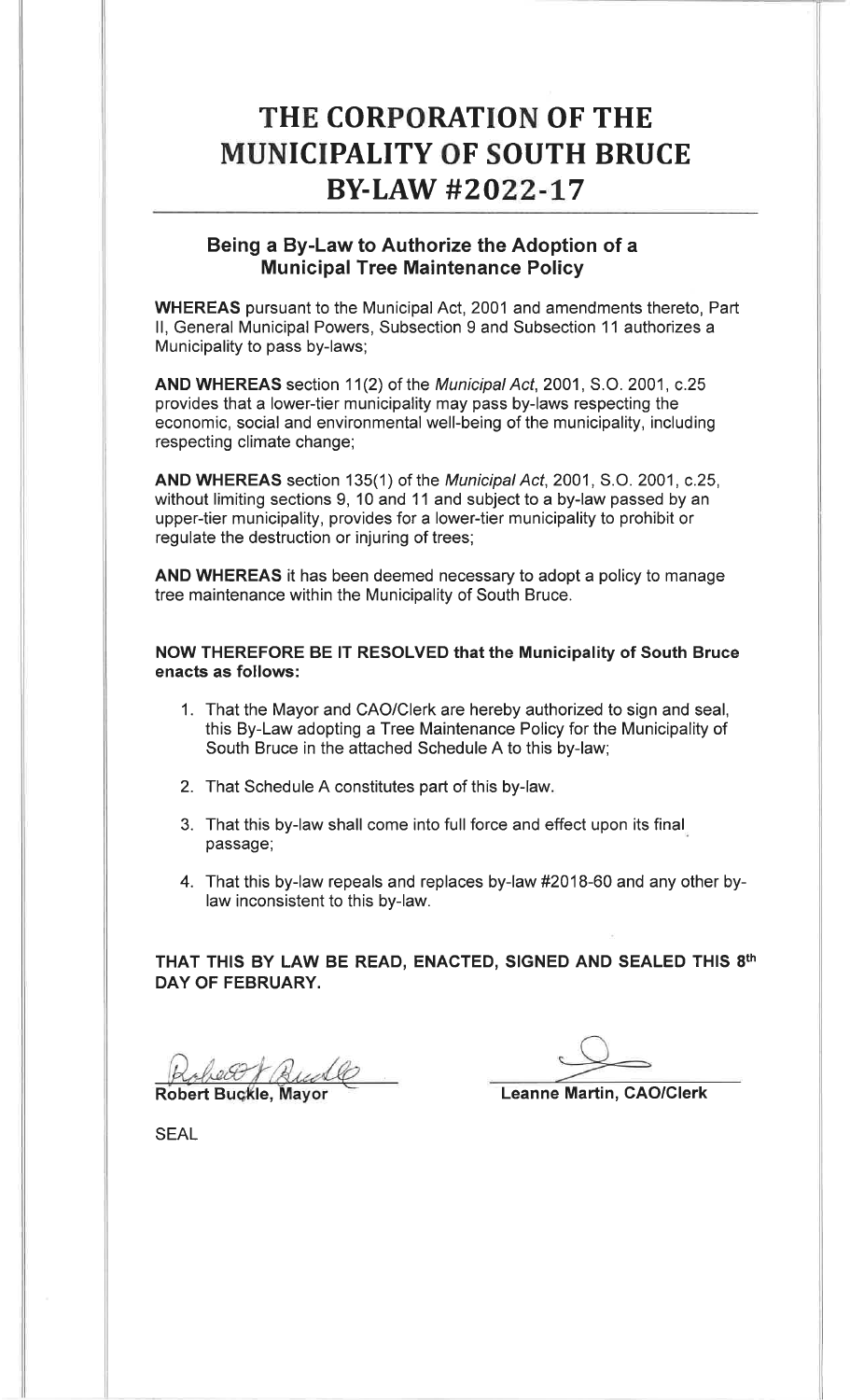## Municipality of South Bruce

| <b>Tree Maintenance Policy</b><br>By-law # 2022-17<br>"Schedule A" |                           |
|--------------------------------------------------------------------|---------------------------|
| Department: Public Works                                           | <b>Prepared by: JM/js</b> |
| <b>Management Review: JM</b>                                       | <b>Council Approval:</b>  |

#### Purpose:

The standing sub-committee called the "Municipal Tree Committee" shall act as anadvisory body implementing this policy.

This policy shall identify the process for removal, trimming, replacement, disposal, payment, and contraventions of the terms identified.

#### 1. Procedure

- (a) Requests Anyone wishing tree removal or maintenance for any reason must submit a written request via the Municipal website (see Appendix "1" for sample request form).
- (b) **Inspection** All trees requiring removal or trimming in an urban setting shall be inspected by the Municipal Tree Committee prior to the commencement of any work. Trees within a rural setting will be inspected by the Manager of Operations or his/her delegate. This inspection shall generally include the location of the limit of the right of way to ensure thatthe tree is within the road allowance. A third-party consultant/qualified arborist may be requested to provide recommendations if required. The final decision regarding the extent of the work to be completed shall be made bythe Manager of Operations or his/her delegate.
- (b) Guttinq/Trimminq/Stumping Whenever trees are cut or trimmed on the municipal road allowance, whether for municipal or private purposes, thework shall be completed by competent persons, qualified and experienced in tree cutting operations. When grinding stumps, a stump shall beconsidered removed when it has been ground to six inches below ground level so that it can be covered with a layer of topsoil which is sufficient tosupport vegetation.

#### 2. Notification to property owners:

 Where it is determined that a tree is or could affect residents and visitors of the municipality, notification shall be given to property owners prior to trees being cut down or trimmed on their property or on the road allowance adjacent to their property. \f/here possible, notification shall be written and verbal. ln all areas, trees will be marked with an "X" when they will be cut down or a "dot" when theywill be trimmed.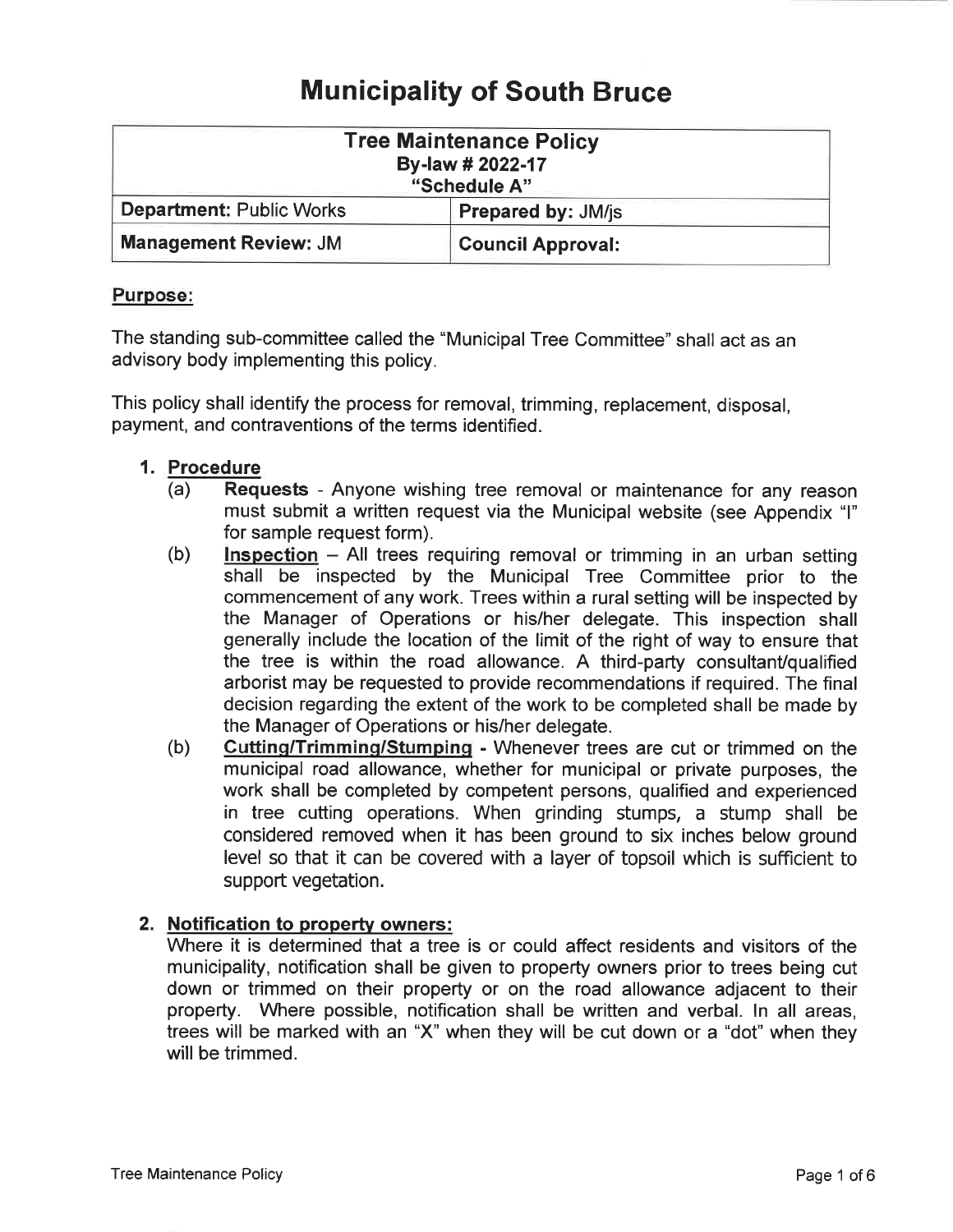lf any resident has an objection to the removal of a tree on municipal property that cannot be resolved by way of discussion with the Manager of Operations the resident must submit their objection in writing for evaluation by the Municipal Tree Committee and if a decision cannot be reached by the Municipal Tree Committee itwill go to Council for a final decision.

#### 3. Tree Removal

ln order to prolong the safe life of trees, the municipality will coordinate wheneverpossible the pruning of dead and dying branches in trees on municipal property. Trees may be removed from the road allowance and/or private property when;

- $\bullet$  They interfere with construction or maintenance operations by the municipality utilities or private developers, but only when no other reasonable alternativecan be found.
- They seriously obstruct the vision of pedestrians or drivers or otherwise present an undue hazard to the traveling public.
- . They are considered dangerous; that is when the trunk or any large branch is decayed, hollow or split to the point of being structurally unsound. Trees will be removed when the amount of dead or damaged wood makes it impractical to trim them. Trees may be removed when roots have been cut such that it is feltthey will not safely support the tree.
- They are infected with a disease, insect or pest which cannot be controlled, eradicated or cured such that if they are left standing, they would constitute athreat or hazard to other trees and public safety.
- They can be clearly defined as having continually caused obstruction problems with underground services. Example; water, sewer, telephone, cable.
- . They cause significant sidewalk and/or driveway upheavals.
- **Any tree or part thereof, posing an immediate health and safety risk, say the**  result of a windstorm, ice storm, etc., shall, at the discretion of the Manager ofOperations, be exempt from the above rules.

Tree removal for municipal purposes includes but is not limited to the following; to allow for road and/or roadside maintenance and ditching, to remove limbs overhanging a roadway or sidewalk, to remove trees or limbs that impede the visibility of traffic or traffic signs, to remove trees or limbs that cause snow build upor icy conditions on a public roadway or sidewalk, to remove dead or dying trees for the safety of the public.

An exemption to this policy shall be given to the Farm Community where trees located on Municipal Road Allowance(s) overhang an arable field and limbsextending over field shall create a hazard to persons and/or equipment Communication between the property owner and the Manager of Operations orhis/her designate would be required.

The Municipality of South Bruce reserves the right to provide or not to provide maintenance upon unmaintained highways as per the Municipalities MinimumMaintenance Standards.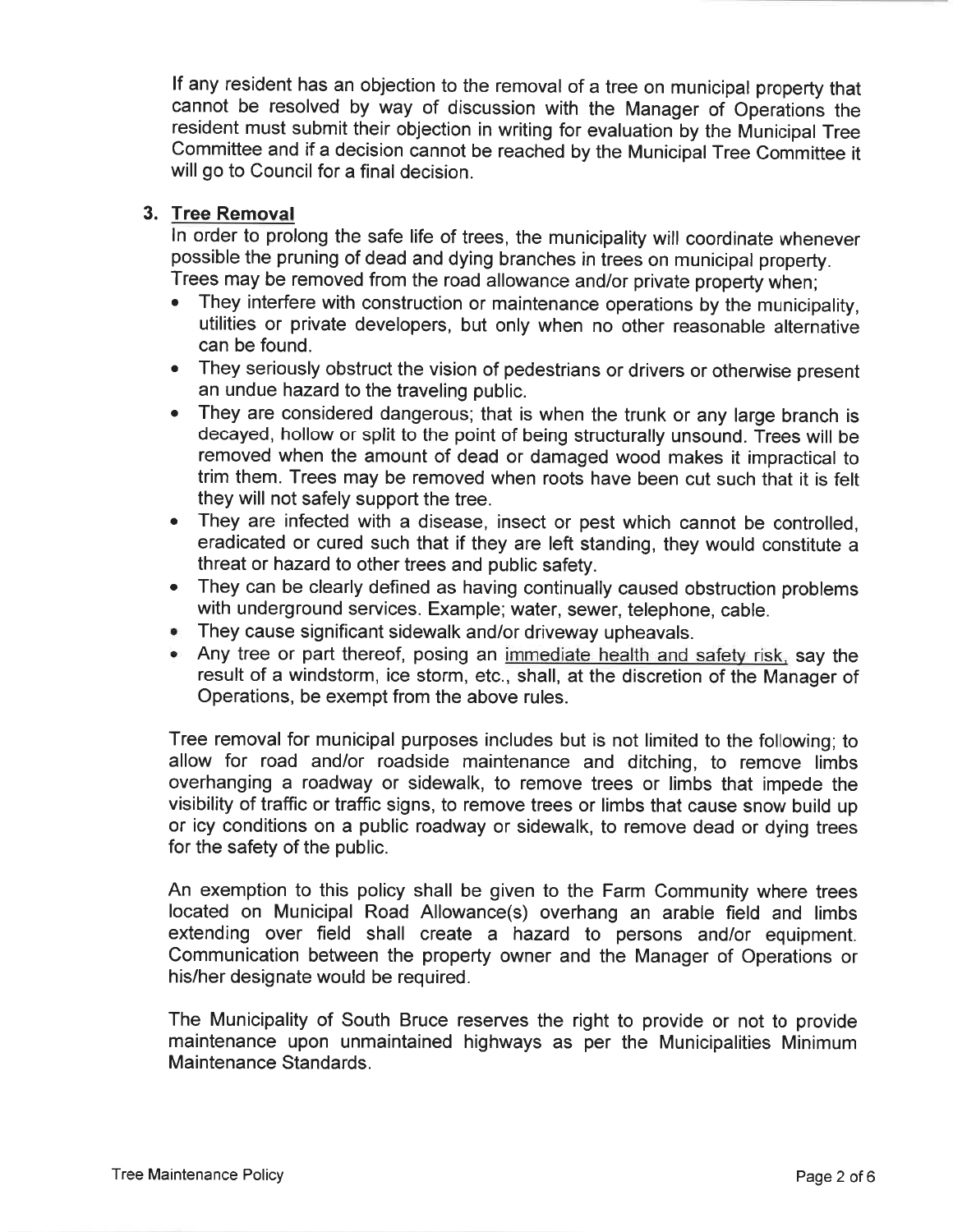#### 4. Tree Trimminq

Trees shall be trimmed in order to:

- **Remove dead, damaged or diseased limbs and branches to promote healthy** vigorous tree growth and maintain structural integrity
- Provide adequate visibility for pedestrians and/or drivers
- Remove limbs and branches which restrict clearance or otherwise present a hazard to the traveling public
- . Remove limbs or branches which are considered dangerous due to their poorcondition

Tree trimming for municipal purposes includes, but is not limited to the following; to allow for road and/or roadside maintenance and ditching, to remove limbs overhanging a roadway or sidewalk, to remove trees or limbs that impede the visibility of traffic or traffic signs, to remove trees or limbs that cause snow build upor icy conditions on a public roadway or sidewalk, to remove dead or dying trees for the safety of the public.

#### 5. Stumo Removal

 All stumps shall be ground and/or removed from municipal road allowance and covered with a layer of topsoil which is sufficient to support vegetation. Stumps left for sculpting from trees to date that the Municipality have cut down will be removed and ground to reduce all future liability issues they may impose on the Municipality. Stumps that were carved prior to enactment of this policy are permitted to remain providing they impose no immediate health and safety concern to the Municipality. When they impost such a threat, the Public Works department shall remove at thediscretion of the Manager of Operations.

#### 6. Wood Chipping

 All wood chippings created by the Municipality shall be offered to the adjacent property owner at no charge. lf the adjacent landowner does not want the chippings, they will be disposed of at the local landfill. All residents will then have access to the chips on a "first come, first serve" basis. The Municipality assumesno risk or liability in the taking or use of the said chips.

#### 7. Tree Plantinq and Develooment

 The Public Works department will determine health and planting locations with the assistance of the Municipal Tree Committee, if required, under the direction of the Manager of Operations and the Public Works Department and subject to furtherbudget considerations and tree availability.

#### Plantinq Proqram

 A tree planting program has been developed to replace trees that have been removed due to disease and old age or proximity to infrastructure installationswhere root base is fatally damaged.

- . All new trees planted shall be native species.
- . We will attempt to plant 1 or 2 trees for each tree removed, if possible, depending on budget. These locations would be determined from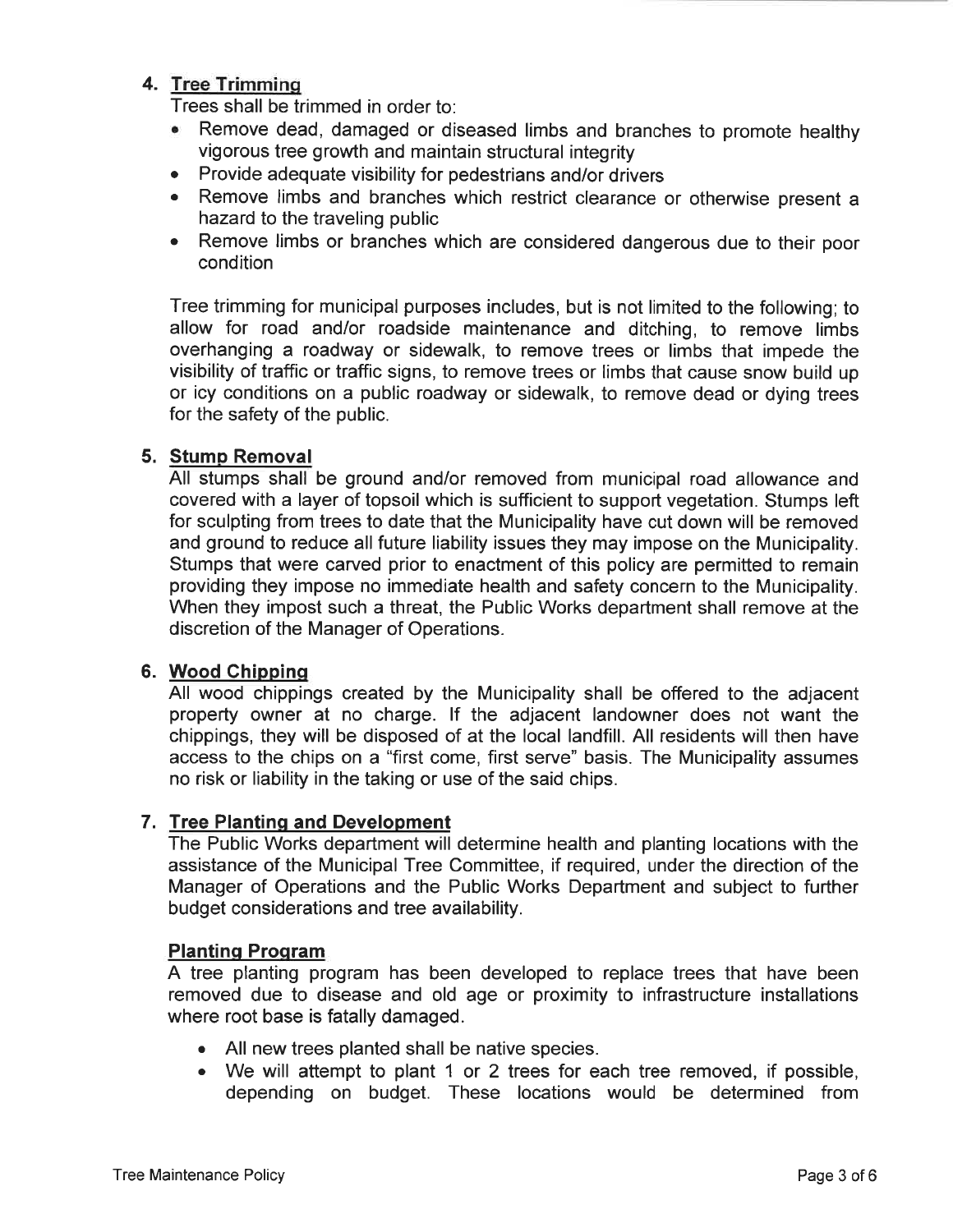observation and community feedback. The Municipality will be responsible for planting and the residents will be responsible for the care of the newlyplanted tree(s).

- Occupied and unoccupied utility standard locations and rights of way shall be avoided when planting trees. (i.e. overhead wires, gas lines, water andsanitary sewer lines and telecommunication lines such as fiber optics).a
- Trees shall not be planted within Daylight Triangles at intersections whichwould impede vision.o

#### Development

- The municipality shall include as a policy for new residential developments the following requirements:
	- a) Planting a minimum of 1 tree on the frontage of every new home, aswell as one on the side yard of corner lots.
	- b) Trees must be native species and size as identified in theSubdivision/Site Plan Agreement.
	- c) The Developer will be responsible for the cost of such tree(s). Upor substantial completion of a home and prior to landscaping and upon location of underground services, the Municipality shall plant the treein the front/side yard in a location agreed upon between the property owner and the Operations Manager.
	- d) The Municipality is to supervise all tree plantings to ensure nonconflict with infrastructure services.

#### 8. Tree Removal/Trimming/Stumping Costs:

#### For Municipal purposes:

 When it has been determined by the municipality that tree removal and/or trimming is required for the municipality's purpose, trees within the road allowance will be removed at the municipality's expense, including removal of stump to ground level. Trees within the road allowance or limbs and branches overhanging the roadallowance will be trimmed at the municipality's expense.

#### For Private Purposes:

 Tree removal, trimming, and/or stumping required for the installation of a newentranceway or services shall be at the property owner's expense.

 Tree removal, replacement or trimming required by a property owner(s) and/or private individuals or businesses for personal benefit shall be at the expense of theproperty owner(s), individuals or businesses and billed based on actual costs.

The cost, for any tree requiring pruning or removal that is on part municipal landand part private land, will be shared equally between both parties.

#### 9. Wood:

 When trees are cut from the municipal road allowance, the wood shall be offered toproperty owners and/or residents in accordance with the following;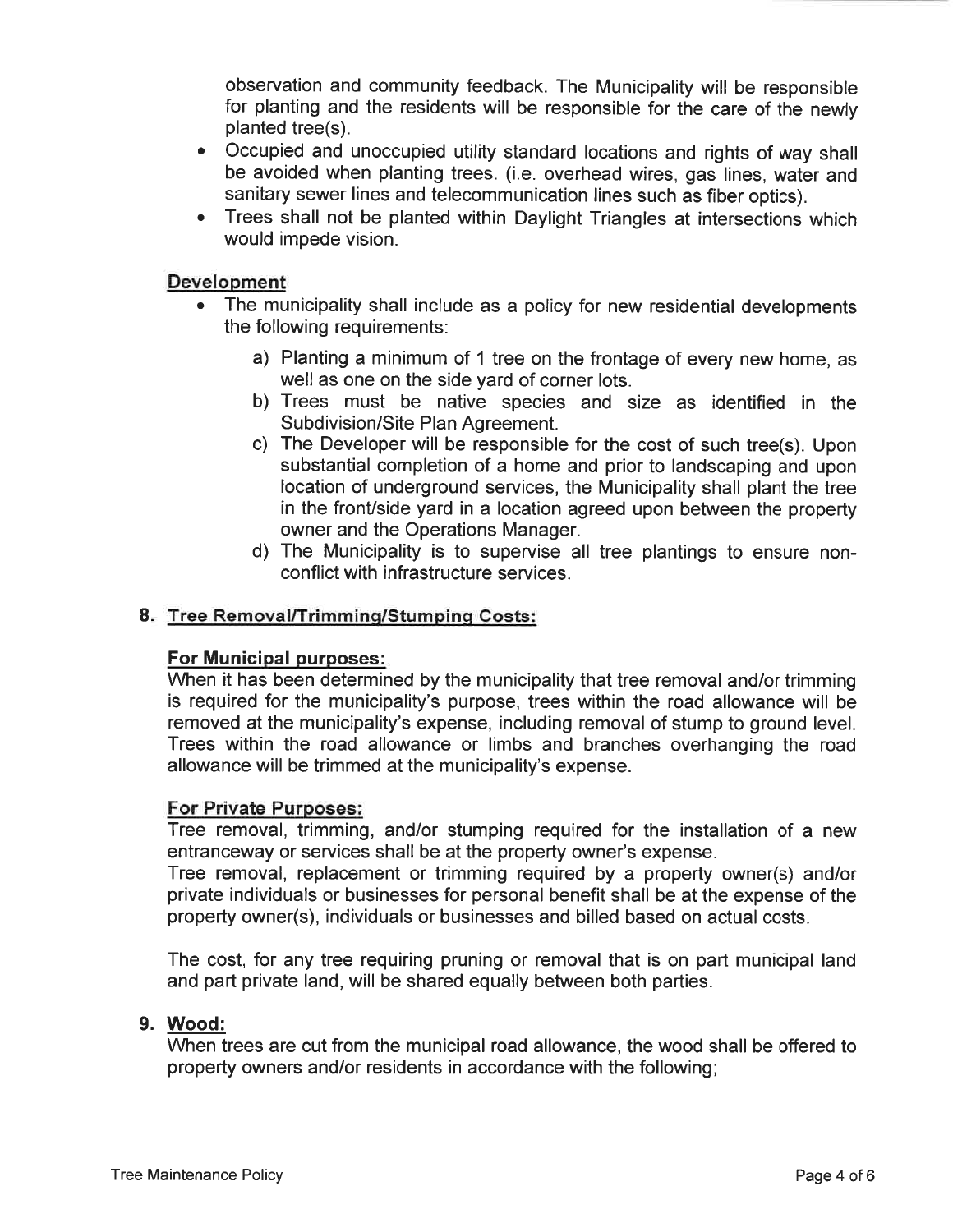The wood shall be offered to adjacent landowners first. lf the adjacent landowner does not want the wood, then it will be offered to local residents on a "first come, first serve" basis. Municipal staff will remove the wood from the roadside, if no residents are interested. Brush, twigs and leaves will be cleaned up by themunicipality.

#### 10.Tree Preservation. Protection. Restitution and Fines:

 Unless authorized by the Municipality, a person shall not do, cause, or permit to be done, any of the following to a tree located on lands owned by the Corporation ofthe Municipality of South Bruce.

- (a) Remove or cut down a tree or any part of a tree.
- (b) Mark, cut, break, debark, deface, damage or in any manner injure or destroya tree, or any part of a tree.
- (c) Tack, paste, or attach a bill or note or any other thing, or object to a tree orto a stake, post, guard, or other object supporting such tree.
- (d) Deposit, place, store, or maintain any stone, brick, sand, soil, concrete, vehicle, equipment or other material that may impede the free passage ofwater, air or nutrients to the roots of a tree.
- (e) Chemically spray, fertilize, prune, trim, disturb, or alter a tree or any part of atree.
- $(f)$  Alter or change soil levels in the vicinity of any tree in a manner likely to cause injury to the tree.

A fine of \$200.00/per tree will be charged and invoiced to the individual from the Municipality of South Bruce who commits any of the above offences. Depending on the nature of the offence, the Municipality may also invoice the individual additional items such as, stumping, estimated wood quantity per cord and replacement costs for the trees to be replanted at a location under the Municipal Tree Committee'sdiscretion.

When tree removal or logging operations occur on an adjacent private property to road allowance and activity causes damage to Municipal property such as the road surface, ditching, etc. all labour, materials and equipment charges shall beassessed to the land owner where the operations occurred.

#### 11. Reportinq:

 The Municipal Tree Committee shall report to Council any variance to the set policy and procedures for tree trimming, removal, stumping in the Municipality of South Bruce. The Committee shall provide meeting minutes to Municipal Councilon a regular basis.